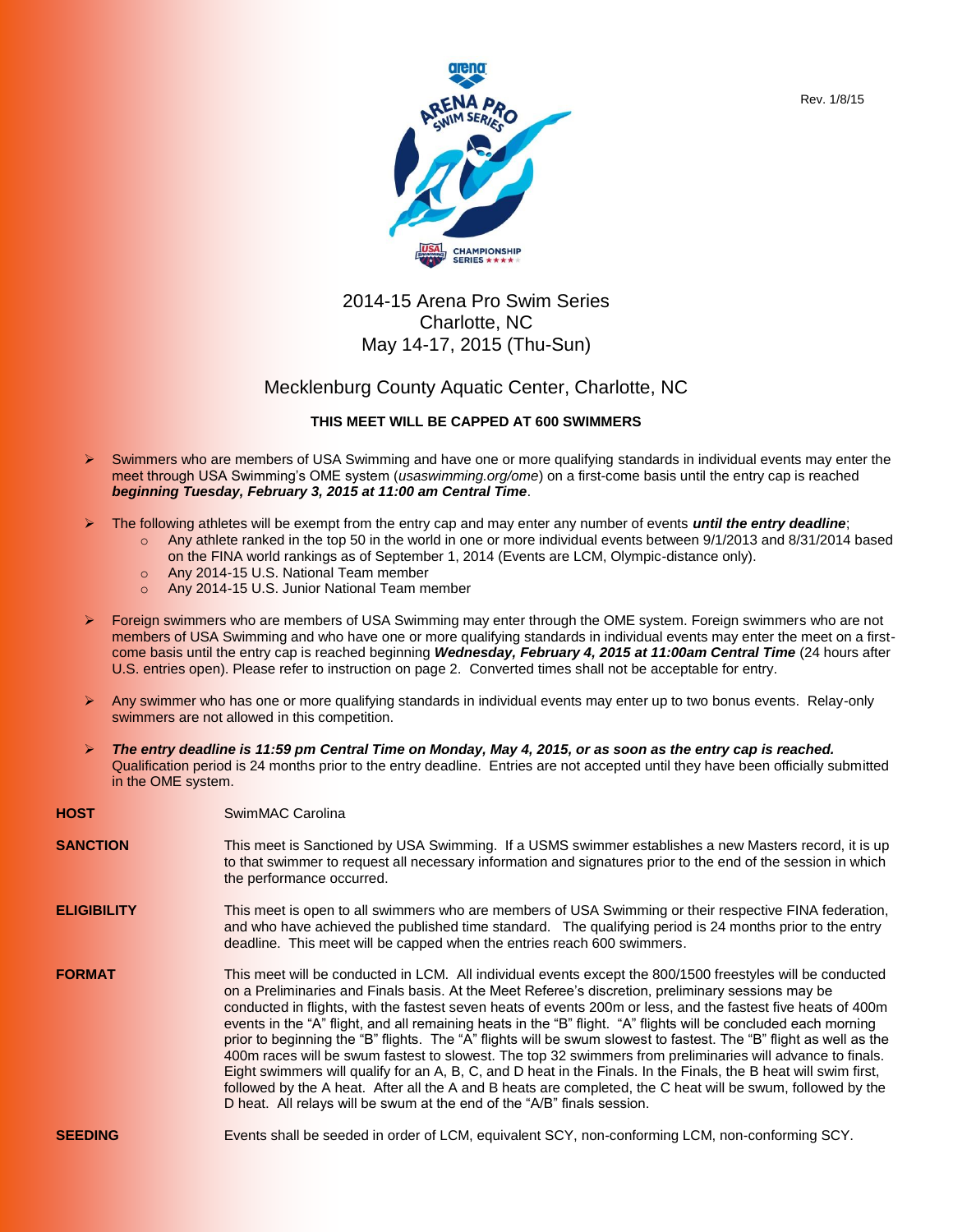| <b>SCHEDULE</b>                         | Thursday timed finals begin at 4:00 p.m.<br>Fri - Sun Prelims: 9:00 a.m.<br>Fri - Sun Finals: 6:00 p.m.<br>Practice will be available 7:00 a.m. - 9:00 p.m. beginning 48 hours prior to the start of the first session.                                                                                                                                                                                                                                                                                                                                                            |  |  |  |  |
|-----------------------------------------|------------------------------------------------------------------------------------------------------------------------------------------------------------------------------------------------------------------------------------------------------------------------------------------------------------------------------------------------------------------------------------------------------------------------------------------------------------------------------------------------------------------------------------------------------------------------------------|--|--|--|--|
| <b>TECHNICAL MEETING</b>                | A technical meeting will be held at the pool at 2:30 pm Thursday. Details and Information discussed at this<br>meeting will be emailed to all coaches and posted on the USA website immediately following the meeting.<br>Coaches are responsible for all information presented and/or included in this posted information.                                                                                                                                                                                                                                                        |  |  |  |  |
| <b>DISTANCE EVENTS</b>                  | On Day 1, the distance freestyle events will swim as timed finals and will swim fastest to slowest, alternating<br>women and men. On Day 4, the distance freestyle events will swim as timed finals, with the fastest heat of<br>each event in the finals session; all other heats will swim fastest to slowest, alternating women and men,<br>following the prelims.                                                                                                                                                                                                              |  |  |  |  |
| <b>RULES</b>                            | Unless otherwise noted herein, this meet shall be conducted in accordance with current USA Swimming<br>Rules and Regulations. Please note that use of audio or visual recording devices, including a cell phone, is<br>not permitted in changing areas, rest rooms or locker rooms. A Meet Committee consisting of at least one<br>official, one coach, and one athlete will be appointed by the Meet Referee to review conflicts arising from<br>administrative matters. Changing into or out of swimsuits other than in locker rooms or other designated<br>areas is prohibited. |  |  |  |  |
| WARM UP                                 | Feet-first entries only, except in designated lanes and times. Violations may result in disqualification from<br>next individual event or expulsion from the meet. More detailed warm up procedures will be distributed at<br>registration and during the Technical Meeting.                                                                                                                                                                                                                                                                                                       |  |  |  |  |
| <b>SCORING</b>                          | There will be no team scoring for this event.                                                                                                                                                                                                                                                                                                                                                                                                                                                                                                                                      |  |  |  |  |
| <b>AWARDS AND</b><br><b>PRIZE MONEY</b> | There will be no awards at this meet, however approximately \$300,000 in overall prize money will be<br>awarded throughout the Arena Pro Swim Series. At this competition, \$1,000 will be awarded for each first<br>place finish, \$600 for second, and \$200 for third in all individual events. An overall prize of \$10,000 and a<br>one-year lease on a new BMW automobile will be presented to the top male and female finishers in the<br>overall Series.                                                                                                                   |  |  |  |  |
| <b>ENTRIES</b>                          | Any swimmer who has one or more qualifying standards in individual events may enter up to two bonus<br>events. Relay-only swimmers are not allowed in this competition. Each swimmer may participate in a<br>maximum of seven individual events, with no more than three individual events per day including time trials.<br>At the Meet Referee's discretion, distance events may be limited to the six fastest heats of men and women.<br>There will be no refunds once entries are accepted.                                                                                    |  |  |  |  |
| <b>FOREIGN ENTRIES</b>                  | Foreign swimmers who are members of USA Swimming may enter through the OME system. Foreign<br>individuals/teams who are not members of USA Swimming may also enter using the OME system, but need<br>to send the following information to Anthony Buhr at <i>abuhr@usaswimming.org</i> or 719-866-4578.                                                                                                                                                                                                                                                                            |  |  |  |  |
|                                         | - Team Name<br>- Entry Contact Information:                                                                                                                                                                                                                                                                                                                                                                                                                                                                                                                                        |  |  |  |  |
|                                         | First name<br>$\bullet$                                                                                                                                                                                                                                                                                                                                                                                                                                                                                                                                                            |  |  |  |  |
|                                         | Last name<br>$\bullet$<br>Work phone<br>$\bullet$                                                                                                                                                                                                                                                                                                                                                                                                                                                                                                                                  |  |  |  |  |
|                                         | Email address<br>$\bullet$                                                                                                                                                                                                                                                                                                                                                                                                                                                                                                                                                         |  |  |  |  |
|                                         | - List of qualified athletes with birthdates                                                                                                                                                                                                                                                                                                                                                                                                                                                                                                                                       |  |  |  |  |
|                                         | Once this information is received by USA Swimming, access information and instructions on how to use the<br>OME system will be sent. Entries for foreign swimmers who are not USA Swimming members will open<br>Wednesday, February 4, 2015 at 11:00am Central Time (24 hours after U.S. entries open). Converted<br>times shall not be acceptable for entry.                                                                                                                                                                                                                      |  |  |  |  |
| <b>ENTRY FEES</b>                       | <b>Individual Events</b><br>\$15.00 per event<br>\$30.00 per event<br><b>Relays</b><br><b>Coach Credential</b><br>\$20.00 per coach                                                                                                                                                                                                                                                                                                                                                                                                                                                |  |  |  |  |
| <b>RELAYS</b>                           | All relays will be swum at the end of the "A/B" finals session. Relay-only swimmers will not be allowed in this<br>meet. Each team may enter a maximum of two relays in each event. All relay cards are due to the<br>Administrative Referee no later than 30 minutes following the start of finals for each night's relays.                                                                                                                                                                                                                                                       |  |  |  |  |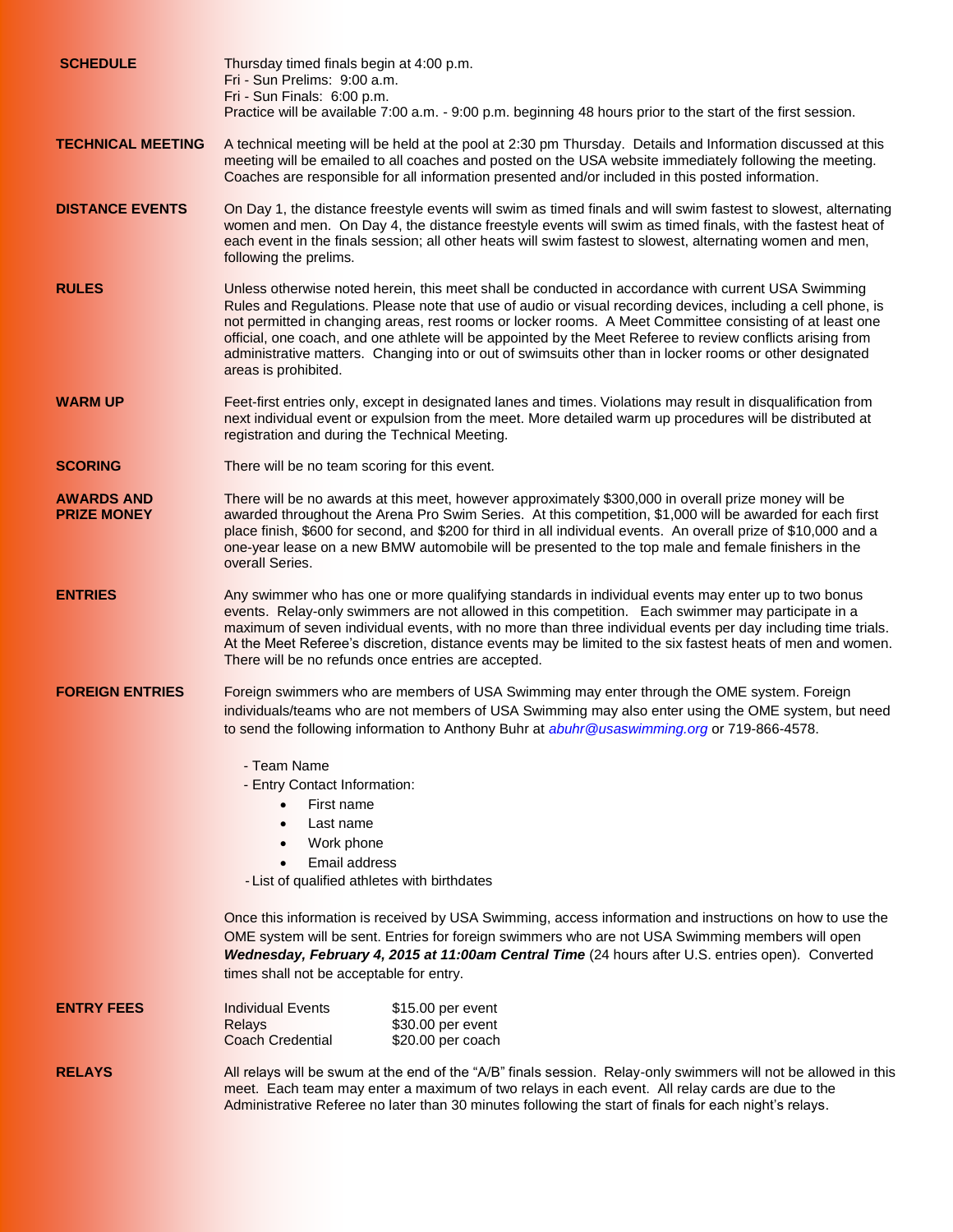| <b>COACH</b><br><b>CREDENTIALS</b>          | Credentials for coaches, managers and chaperones shall be issued to those persons listed on the submitted<br>team entry through OME, according to the following formula, whether comprised of one or both sexes. Man-<br>agers and trainers must be included in this formula and on the entry form to receive a deck pass. Athletes<br>entered in the meet will receive a deck pass as part of their entry fee. There is a surcharge of \$20 per<br>person for spectator passes. Spectator passes may not be available on site. All others will be required to<br>purchase individual tickets. For clubs that wish to bring one certified massage therapist with their teams, a<br>\$50 surcharge will apply if the massage therapist exceeds the deck pass formula below. These funds shall<br>become the property of the meet host. All massage therapists must be non-athlete members of USA<br>Swimming. |                                                              |                                                                                                                                                                                                                                                                                                                                                                                                                                                                                                                                                                                                                                                                                                                                                                                      |  |  |  |  |
|---------------------------------------------|--------------------------------------------------------------------------------------------------------------------------------------------------------------------------------------------------------------------------------------------------------------------------------------------------------------------------------------------------------------------------------------------------------------------------------------------------------------------------------------------------------------------------------------------------------------------------------------------------------------------------------------------------------------------------------------------------------------------------------------------------------------------------------------------------------------------------------------------------------------------------------------------------------------|--------------------------------------------------------------|--------------------------------------------------------------------------------------------------------------------------------------------------------------------------------------------------------------------------------------------------------------------------------------------------------------------------------------------------------------------------------------------------------------------------------------------------------------------------------------------------------------------------------------------------------------------------------------------------------------------------------------------------------------------------------------------------------------------------------------------------------------------------------------|--|--|--|--|
|                                             | $\bullet$<br>$\bullet$<br>$\bullet$<br>$\bullet$<br>$\bullet$<br>$\bullet$<br>$\bullet$<br>$\bullet$<br>$\bullet$<br>entry blank.<br>$\bullet$                                                                                                                                                                                                                                                                                                                                                                                                                                                                                                                                                                                                                                                                                                                                                               |                                                              | 1-3 swimmers in individual events: 1 deck pass; 1 spectator pass.<br>4-6 swimmers in individual events; 2 deck passes; 1 spectator pass.<br>7-9 swimmers in individual events; 3 deck passes; 1 spectator pass.<br>10-20 swimmers in individual events; 4 deck passes; 2 spectator passes.<br>21-30 swimmers in individual events; 5 deck passes; 2 spectator passes.<br>31-40 swimmers in individual events; 6 deck passes; 3 spectator passes.<br>41-50 swimmers in individual events; 7 deck passes, 3 spectator passes.<br>51 or more swimmers in individual events; 9 deck passes; 5 spectator passes.<br>Unattached swimmers with a team shall be included in above schedule even if listed on separate<br>Unattached swimmers not with a team: 1 deck pass; 1 spectator pass. |  |  |  |  |
| <b>SWIMMERS WITH</b><br><b>DISABILITIES</b> | Coaches entering swimmers with disabilities that require any accommodations are required to provide<br>advance notice in writing to the meet director by the entry deadline accompanying their meet entry file,<br>including the need for any personal assistants required and/or registered service animals. Failure to provide<br>advance notice may limit the host's ability to accommodate all requests.                                                                                                                                                                                                                                                                                                                                                                                                                                                                                                 |                                                              |                                                                                                                                                                                                                                                                                                                                                                                                                                                                                                                                                                                                                                                                                                                                                                                      |  |  |  |  |
| <b>CHECK-IN</b>                             | Positive check-in is required for all events over 400m and all relays. Swimmers entered in the distance<br>freestyle events may indicate their preference to swim the event in the preliminary session. The top eight<br>swimmers who state no preference shall be seeded to compete in the finals. In order to make their<br>designation, swimmers or their coaches must mark on the positive check-in sheet their preference to swim<br>during preliminaries. The swimmers or coach should CLEARLY write "AM" next to their name when they<br>check-in if they desire to swim in the preliminaries. Positive check-in is due prior to the scratch deadline in<br>order to be seeded. All relay cards are due to the Administrative Referee no later than 30 minutes following<br>the start of finals for each night's relays.                                                                              |                                                              |                                                                                                                                                                                                                                                                                                                                                                                                                                                                                                                                                                                                                                                                                                                                                                                      |  |  |  |  |
| <b>SCRATCHES</b>                            | Scratches for day 1 events are due to the Administrative Referee 15 minutes after the conclusion of the<br>technical meeting and may be submitted by email to the Meet Director. All subsequent days' events<br>scratches are due 30 minutes after the start of finals on the previous nights.                                                                                                                                                                                                                                                                                                                                                                                                                                                                                                                                                                                                               |                                                              |                                                                                                                                                                                                                                                                                                                                                                                                                                                                                                                                                                                                                                                                                                                                                                                      |  |  |  |  |
| <b>SCRATCH PENALTY</b>                      | There is no penalty for failing to compete in a preliminary, timed final, or relay heat, except an individual<br>event in which a swimmer has not scratched prior to the appropriate deadline will be counted toward that<br>swimmer's seven-event limit. A swimmer qualifying for an A, B, C, or D Final who fails to compete shall be<br>barred from the remainder of the meet, unless excused by the Meet Referee.                                                                                                                                                                                                                                                                                                                                                                                                                                                                                        |                                                              |                                                                                                                                                                                                                                                                                                                                                                                                                                                                                                                                                                                                                                                                                                                                                                                      |  |  |  |  |
| <b>TIME TRIALS</b>                          | Time Trials may be conducted at the discretion of the Meet Referee. Entry fees for time trials will be the<br>same as the meet entry fees. Time trials count toward a swimmer's individual event total for each day, but<br>not the meet total. Athletes may need to provide their own lane timer and lap counter for time trial events.                                                                                                                                                                                                                                                                                                                                                                                                                                                                                                                                                                     |                                                              |                                                                                                                                                                                                                                                                                                                                                                                                                                                                                                                                                                                                                                                                                                                                                                                      |  |  |  |  |
| <b>SAFETY</b>                               | Marshals will be in place during warm-up periods and USA Swimming safety rules will be in effect. A warm-<br>up schedule will be posted in the venue. It is the responsibility of the swimmer or of the swimmer's legal<br>guardian to ensure compliance USA Swimming safety procedures.                                                                                                                                                                                                                                                                                                                                                                                                                                                                                                                                                                                                                     |                                                              |                                                                                                                                                                                                                                                                                                                                                                                                                                                                                                                                                                                                                                                                                                                                                                                      |  |  |  |  |
| <b>OFFICIALS' INFO</b>                      | An officials' meeting will be held one hour prior to each session at the pool. This meet has been designated<br>as a National Qualifying Meet to all officials who wish to and are eligible to be evaluated for advancement or<br>re-certification. Request for evaluation should be made to the Meet Referee.                                                                                                                                                                                                                                                                                                                                                                                                                                                                                                                                                                                               |                                                              |                                                                                                                                                                                                                                                                                                                                                                                                                                                                                                                                                                                                                                                                                                                                                                                      |  |  |  |  |
| <b>HOTELS</b>                               | USA Swimming has partnered with Pse Tournament Housing to provide attendees/groups with the best<br>available rates. Hotels have been carefully selected to ensure quality and are within close proximity to the<br>venue(s). Rooms will book up quickly so please book well in advance. Book by phone at 888-417-6446 or<br>view hotels and book online at:<br>https://pse.tournamenthotels.com/GroupBlocking.aspx?eid=daYU6KD_xUaO_RUINpqeiQ                                                                                                                                                                                                                                                                                                                                                                                                                                                               |                                                              |                                                                                                                                                                                                                                                                                                                                                                                                                                                                                                                                                                                                                                                                                                                                                                                      |  |  |  |  |
| <b>EVENT PERSONNEL</b>                      | Referee:<br><b>Meet Directors:</b>                                                                                                                                                                                                                                                                                                                                                                                                                                                                                                                                                                                                                                                                                                                                                                                                                                                                           | Ron Van Pool<br>Danen Murray<br>Joe Piscitelli<br>Lisa Davis | ronvp@aol.com<br>charlottegrandprix@swimmaccarolina.org<br>charlottegrandprix@swimmaccarolina.org<br>charlottegrandprix@swimmaccarolina.org                                                                                                                                                                                                                                                                                                                                                                                                                                                                                                                                                                                                                                          |  |  |  |  |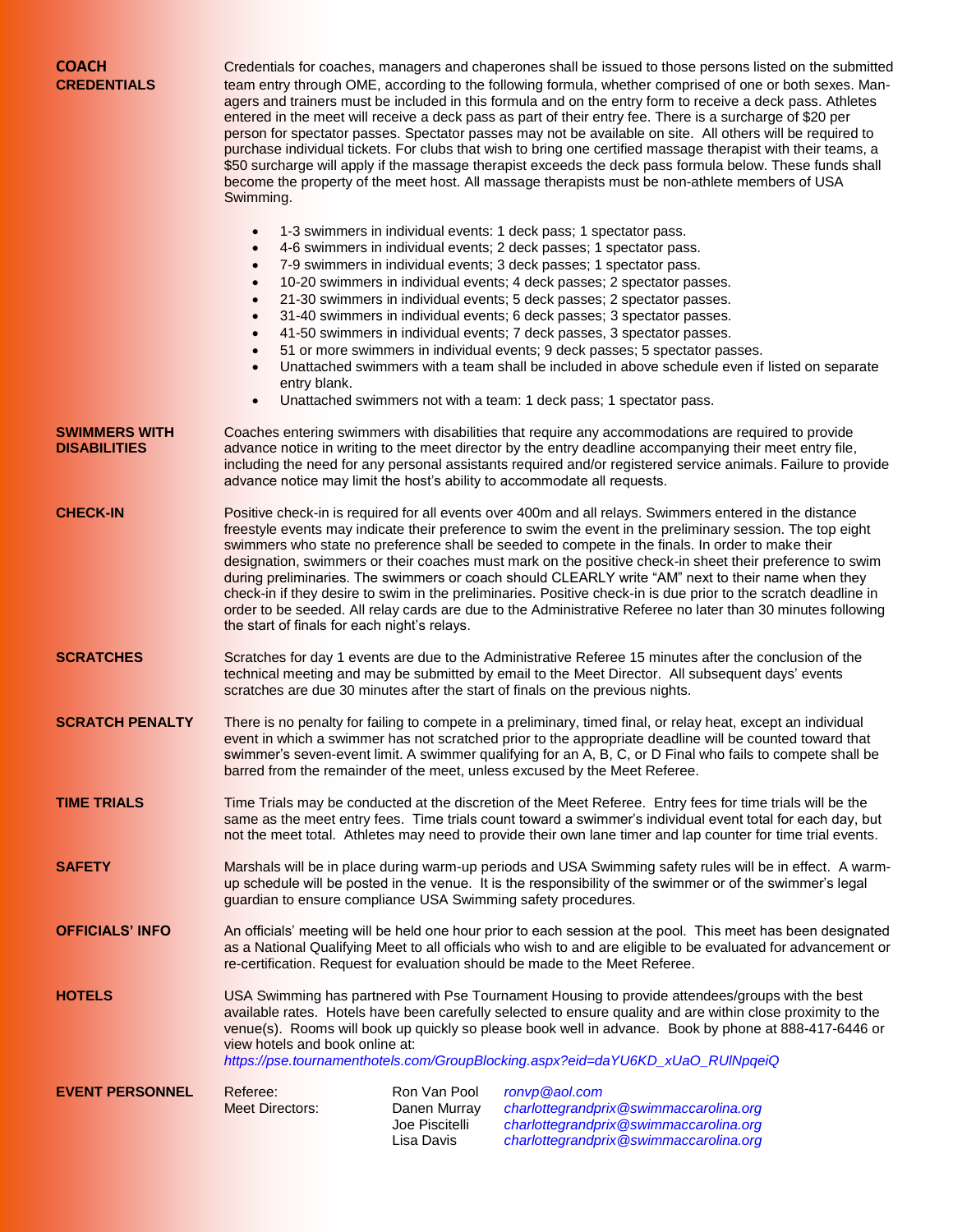| <b>BROADCAST</b><br><b>STATEMENT</b><br><b>IMAGE</b><br><b>AUTHORIZATION</b>         | Any photographs, videotape or other audio and/or visual recordings of the event created by a spectator may<br>be used solely for such spectator's personal non-commercial use, and may not be broadcast, published or<br>disseminated, or used for any commercial purposes, without the prior written consent of USA Swimming.<br>All participants agree to be filmed and photographed by the official photographer(s) and network(s) of USA<br>Swimming under the conditions authored by USA Swimming, and allow event organizers the right to use<br>names, pictures, likenesses, and biographical information before, during or after the period of participation in<br>USA Swimming competitions to promote such competitions. All participants agree not to use or authorize<br>use of pictures in the uniforms and equipment provided by USA Swimming for the purpose of trade, without<br>the consent of USA Swimming. All participants agree not to use medals or photos, or portraits or films with<br>the medals, which are received for performances in this competition, for the purpose of trade. Furthermore,<br>participants agree to return these uniforms and equipment, bearing USA Swimming logos and marks, if and<br>when requested. |  |  |  |
|--------------------------------------------------------------------------------------|-----------------------------------------------------------------------------------------------------------------------------------------------------------------------------------------------------------------------------------------------------------------------------------------------------------------------------------------------------------------------------------------------------------------------------------------------------------------------------------------------------------------------------------------------------------------------------------------------------------------------------------------------------------------------------------------------------------------------------------------------------------------------------------------------------------------------------------------------------------------------------------------------------------------------------------------------------------------------------------------------------------------------------------------------------------------------------------------------------------------------------------------------------------------------------------------------------------------------------------------------------------|--|--|--|
| <b>LIABILITY</b>                                                                     | USA Swimming, the LSC, the facility, and the host organization shall accept no responsibility for liability or<br>injuries sustained by any individual, athlete, coach, official, meet volunteer, or spectator while traveling to<br>and from or while participating in this event. Damage to the facility, when proved, will cause the offending<br>participant, if unattached, or the offending swimmer's club, if attached, to be held accountable for repairs. All<br>participants and guests must adhere to the facility rules and coaches must supervise their swimmers at all<br>times. Glass containers are not permitted in the facility. Children must be supervised at all times.                                                                                                                                                                                                                                                                                                                                                                                                                                                                                                                                                              |  |  |  |
| <b>DOPING CONTROL</b>                                                                | Doping Control may occur at this competition. All athletes competing in the meet are eligible to be tested. All<br>athletes should check the status of all medications they consume at the US Anti-Doping Agency's (USADA)<br>Drug Reference website (usantidoping.org/dro). Documentation may be required to be submitted well in<br>advance of the meet.                                                                                                                                                                                                                                                                                                                                                                                                                                                                                                                                                                                                                                                                                                                                                                                                                                                                                                |  |  |  |
| <b>ABOUT THE</b><br><b>FACILITY</b>                                                  | Mecklenburg County Aquatic Center, 800 E. Martin Luther King, Charlotte, NC 28204. The MCAC includes<br>an indoor 8-lane 50-meter competition pool with minimum depth 6 ft at scoreboard end and 15 feet at deep<br>end, non-turbulent lane lines, lane width 9 ft, separate 4-lane 25-yard warm-up pool, Colorado 5000 timing<br>system and scoreboard, spacious locker rooms, and ample spectator seating. Astral starting blocks will be<br>used for competition in accordance with the USA Swimming diving depth guidelines. The competition course<br>has been certified in accordance with 104.2.2C(4). The copy of such certification is on file with USA<br>Swimming and SwimMAC Carolinas.                                                                                                                                                                                                                                                                                                                                                                                                                                                                                                                                                       |  |  |  |
| <b>DIRECTIONS TO</b><br><b>POOL FROM</b><br><b>CHARLOTTE</b><br><b>AIRPORT (CLT)</b> | - Head east on Airport Loop Rd (0.4 mi)<br>- Keep right at the fork (0.3 mi)<br>- Turn right onto Old Dowd Rd (1.0 mi)<br>- Take the 2nd left onto Boyer St (0.2 mi)<br>- Take the 1st right onto US-74 E/Wilkinson Blvd. Continue to follow US-74 E (3.7 mi)<br>- Continue onto I-277 N (0.5 mi)<br>- Take exit 1E to merge onto S College St toward Bobcats Arena (0.6 mi)<br>- Turn right onto E Stonewall St (0.3 mi)<br>- Turn left onto S Davidson St (0.1 mi)<br>- Take the 1st right onto E Martin Luther King Jr Blvd. Destination will be on the right (0.2 mi)                                                                                                                                                                                                                                                                                                                                                                                                                                                                                                                                                                                                                                                                                 |  |  |  |
| <b>LOCKERS</b>                                                                       | Limited lockers are available in the athlete/ officials locker rooms for day use only. No locks will be provided.                                                                                                                                                                                                                                                                                                                                                                                                                                                                                                                                                                                                                                                                                                                                                                                                                                                                                                                                                                                                                                                                                                                                         |  |  |  |
| <b>MEDICAL</b><br><b>ASSISTANCE</b>                                                  | Lifeguards shall be on duty at all times during warm up and competition. Anyone in need of medical<br>assistance should go to the lifeguard office immediately.                                                                                                                                                                                                                                                                                                                                                                                                                                                                                                                                                                                                                                                                                                                                                                                                                                                                                                                                                                                                                                                                                           |  |  |  |
| <b>CONCESSIONS</b>                                                                   | Full concessions will be available for the duration of the meet.                                                                                                                                                                                                                                                                                                                                                                                                                                                                                                                                                                                                                                                                                                                                                                                                                                                                                                                                                                                                                                                                                                                                                                                          |  |  |  |
| <b>HOSPITALITY</b>                                                                   | A hospitality area for the coaches and officials will be located adjacent to the pool deck.                                                                                                                                                                                                                                                                                                                                                                                                                                                                                                                                                                                                                                                                                                                                                                                                                                                                                                                                                                                                                                                                                                                                                               |  |  |  |
| <b>PARKING</b>                                                                       | Minimal free spaces available on a first come/first serve basis. Paid parking will be available.                                                                                                                                                                                                                                                                                                                                                                                                                                                                                                                                                                                                                                                                                                                                                                                                                                                                                                                                                                                                                                                                                                                                                          |  |  |  |
| <b>TICKETS</b>                                                                       | Tickets on sale Feb 1, 2015. For ticket information, please refer to grandprixcharlotte.com.                                                                                                                                                                                                                                                                                                                                                                                                                                                                                                                                                                                                                                                                                                                                                                                                                                                                                                                                                                                                                                                                                                                                                              |  |  |  |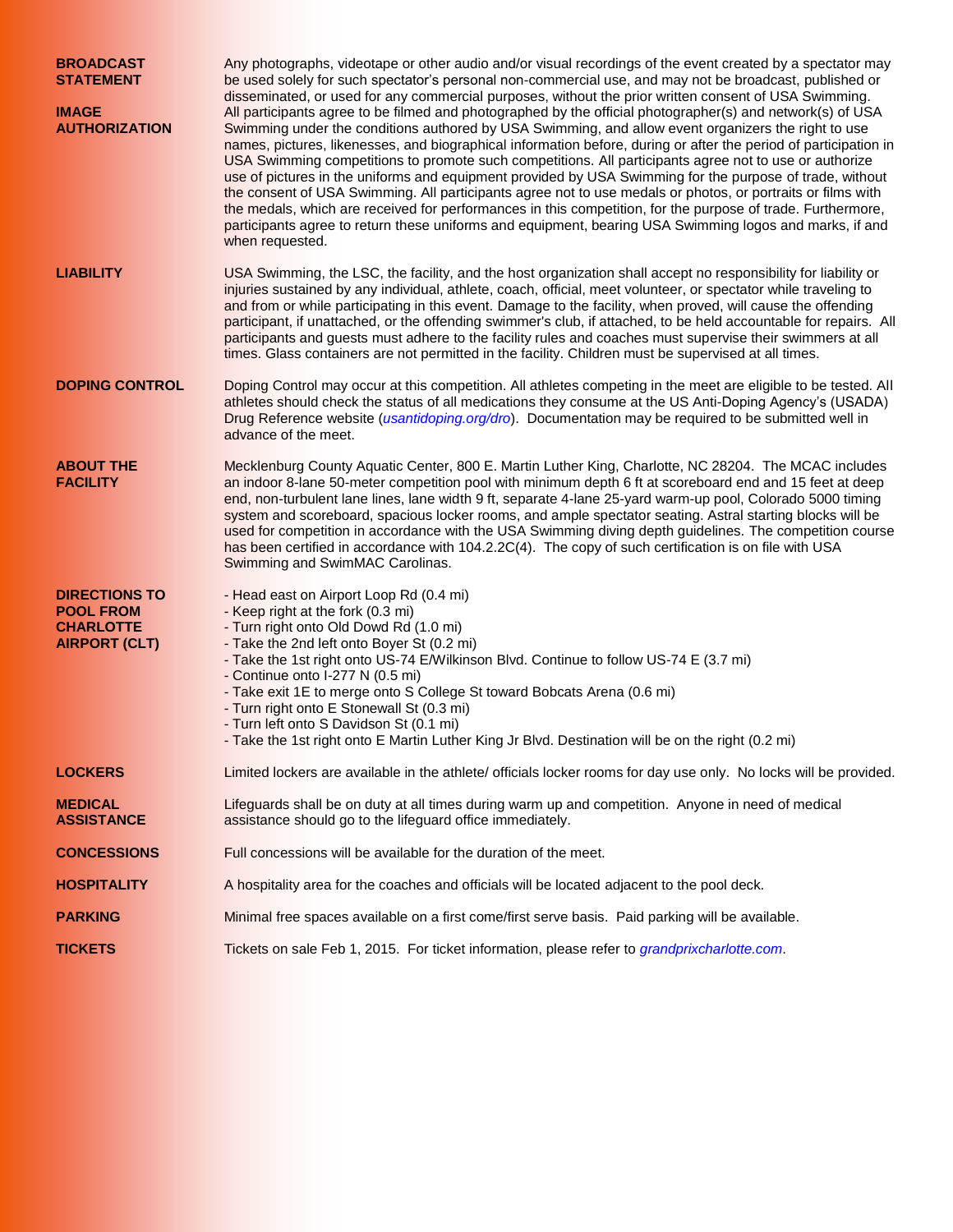

## 2014-15 Arena Pro Swim Series May 14-17, 2015 Mecklenburg County Aquatic Center, Charlotte, NC Long Course Meters

Qualifying Standards

| <b>WOMEN</b> |            |                   |                          | <b>MEN</b>      |            |            |
|--------------|------------|-------------------|--------------------------|-----------------|------------|------------|
| <b>SCY</b>   | <b>LCM</b> | <b>Event</b><br># | <b>EVENT ORDER</b>       | Event<br>#      | <b>LCM</b> | <b>SCY</b> |
|              |            |                   | Day 1                    |                 |            |            |
| 16:35.89     | 17:14.29   | $\mathbf{1}$      | W 1650y/1500m Freestyle* |                 |            |            |
|              |            |                   | M 1000y/800m Freestyle*  | $\overline{2}$  | 8:24.69    | 9:15.19    |
|              |            |                   | Day 2                    |                 |            |            |
| 1:47.79      | 2:04.69    | 3                 | 200 Freestyle            | $\overline{4}$  | 1:54.69    | 1:38.79    |
| 1:03.09      | 1:13.49    | 5                 | 100 Breaststroke         | $6\phantom{1}6$ | 1:06.29    | 55.99      |
| 54.69        | 1:04.59    | $\overline{7}$    | 50 Backstroke**          | 8               | 58.99      | 49.89      |
| 54.19        | 1:02.59    | 9                 | 100 Butterfly            | 10              | 56.69      | 49.19      |
| 4:15.59      | 4:58.09    | 11                | 400 Individual Medley    | 12              | 4:33.89    | 3:53.49    |
|              | 3:56.49    | 13                | 400 Free Relay           | 14              | 3:34.89    |            |
|              |            |                   | Day 3                    |                 |            |            |
| 1:59.59      | 2:17.39    | 15                | 200 Butterfly            | 16              | 2:05.49    | 1:48.29    |
| 22.89        | 26.69      | 17                | 50 Freestyle             | 18              | 24.09      | 20.59      |
| 54.69        | 1:04.59    | 19                | 100 Backstroke           | 20              | 58.99      | 49.89      |
| 2:15.89      | 2:38.69    | 21                | 200 Breaststroke         | 22              | 2:23.69    | 2:01.59    |
| 54.19        | 1:02.59    | 23                | 50 Butterfly**           | 24              | 56.69      | 49.19      |
| 4:49.09      | 4:22.19    | 25                | 500y/400m Freestyle      | 26              | 4:03.59    | 4:29.29    |
|              | 8:29.99    | 27                | 800 Free Relay           | 28              | 7:47.69    |            |
|              |            |                   | Day 4                    |                 |            |            |
| 9:58.79      | 9:00.29    | 29                | W 1000y/800m Freestyle*  |                 |            |            |
| 2:00.99      | 2:21.39    | 30                | 200 Individual Medley    | 31              | 2:08.69    | 1:49.29    |
| 1:58.09      | 2:18.69    | 32                | 200 Backstroke           | 33              | 2:07.39    | 1:48.39    |
| 1:03.09      | 1:13.49    | 34                | 50 Breaststroke**        | 35              | 1:06.29    | 55.99      |
| 49.89        | 57.79      | 36                | 100 Freestyle            | 37              | 52.19      | 44.59      |
|              |            |                   | M 1650y/1500m Freestyle* | 38              | 16:08.09   | 15:37.49   |
|              | 4:22.69    | 39                | 400 Medley Relay         | 40              | 3:56.99    |            |

\*Swimmers may qualify for the distance freestyle events with any of the 1650y, 1500m, 1000y, or 800m qualifying standards. \*\*Qualifying times for the 50 Backstroke, 50 Breaststroke, and 50 Butterfly are the corresponding 100 qualifying times.